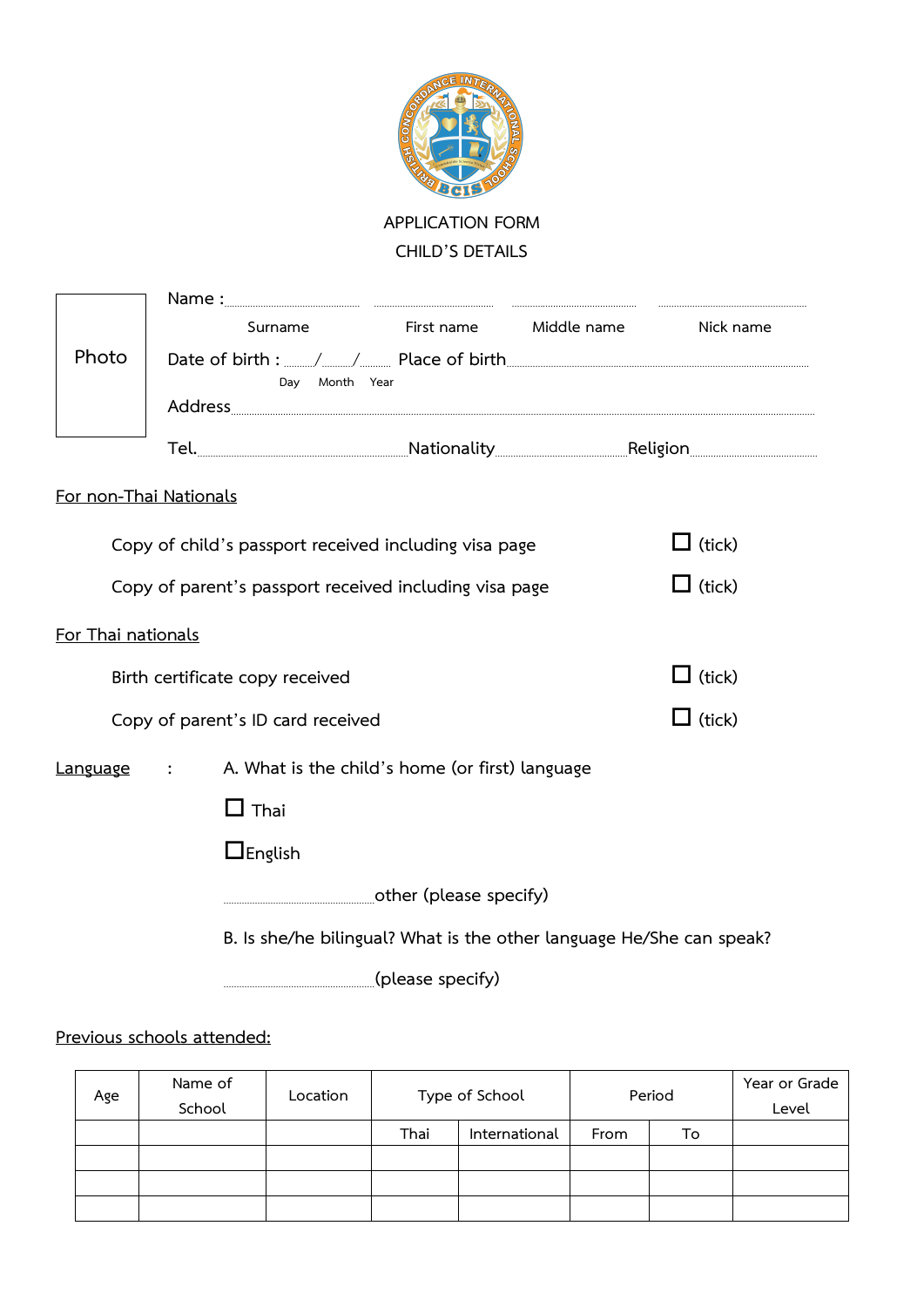#### PARENT'S DETAILS

|                           | Surname                                                                                                                                                                                                                        | First name  |           | Middle name | Nick name |
|---------------------------|--------------------------------------------------------------------------------------------------------------------------------------------------------------------------------------------------------------------------------|-------------|-----------|-------------|-----------|
|                           | Nationality [11] Passport No. [11] Dassmanner Controller Chisa [13] Danim Danim Dassmann Passport No. [13] Danim Danim Danim Danim Danim Danim Danim Danim Danim Danim Danim Danim Danim Danim Danim Danim Danim Danim Danim D |             |           |             |           |
|                           |                                                                                                                                                                                                                                |             |           |             |           |
|                           | Office address experiments and the contract of the contract of the contract of the contract of the contract of                                                                                                                 |             |           |             |           |
|                           |                                                                                                                                                                                                                                |             |           |             |           |
|                           | Email                                                                                                                                                                                                                          |             |           |             |           |
|                           | MOTHER Name : www.communication.com/www.communication.com/www.communication.com/www.communication.com/www.communication.com/www.communication.com/www.communication.com/www.communication.com/www.communication.com/www.commun |             |           |             |           |
|                           | Surname                                                                                                                                                                                                                        | First name  |           | Middle name | Nick name |
|                           | Nationality Passport No. Type of Visa                                                                                                                                                                                          |             |           |             |           |
|                           |                                                                                                                                                                                                                                |             |           |             |           |
|                           |                                                                                                                                                                                                                                |             |           |             |           |
|                           |                                                                                                                                                                                                                                |             |           |             |           |
|                           |                                                                                                                                                                                                                                |             |           |             |           |
| <b>EMERGENCY CONTACTS</b> |                                                                                                                                                                                                                                |             |           |             |           |
|                           | contact either parent you might wish to give us a third number whom we can contact in anemergency.                                                                                                                             |             |           |             |           |
|                           |                                                                                                                                                                                                                                |             |           |             |           |
| <b>MEDICAL DETAILS</b>    |                                                                                                                                                                                                                                |             |           |             |           |
|                           |                                                                                                                                                                                                                                |             |           |             |           |
| Surname                   | First name                                                                                                                                                                                                                     | Middle name | Nick name |             |           |
|                           |                                                                                                                                                                                                                                |             |           |             |           |
|                           | Day Month Year                                                                                                                                                                                                                 |             |           |             |           |
|                           | Name of family doctor                                                                                                                                                                                                          |             |           |             |           |
|                           | Address                                                                                                                                                                                                                        |             |           |             |           |
|                           |                                                                                                                                                                                                                                |             |           |             |           |
|                           | Name of family hospital                                                                                                                                                                                                        |             |           |             |           |
|                           | Address                                                                                                                                                                                                                        |             |           |             |           |
| Tel.                      |                                                                                                                                                                                                                                |             |           |             |           |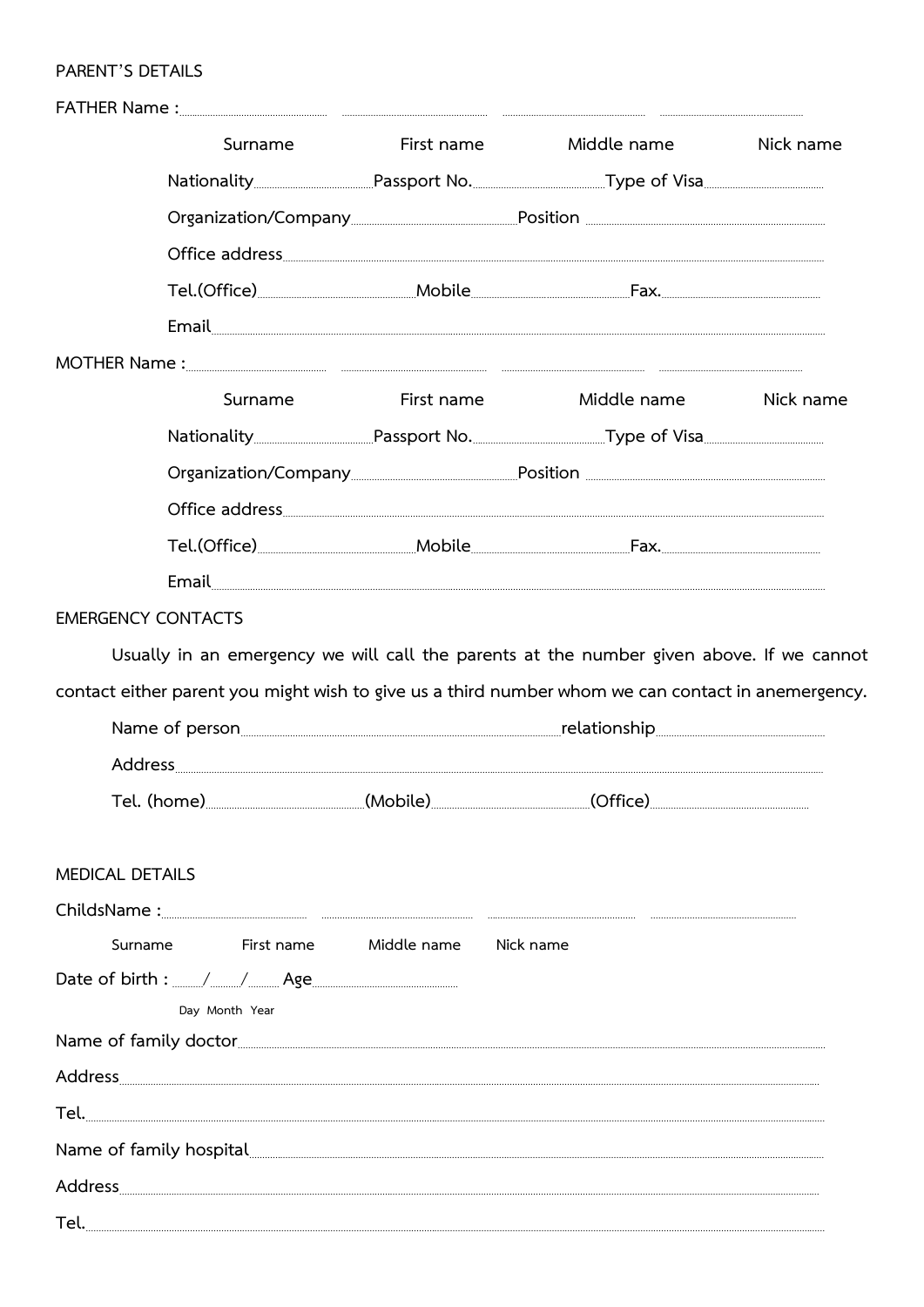| Name of family dentist <u>www.warrantiescommunications of tamilians and the set of tamiliar and the set of tamiliar and the set of tamiliar and the set of tamiliar and the set of tamiliar and the set of tamiliar and the set </u> |                       |  |  |  |
|--------------------------------------------------------------------------------------------------------------------------------------------------------------------------------------------------------------------------------------|-----------------------|--|--|--|
|                                                                                                                                                                                                                                      |                       |  |  |  |
|                                                                                                                                                                                                                                      |                       |  |  |  |
| <b>EATING</b>                                                                                                                                                                                                                        |                       |  |  |  |
| Does your child have any special dietary requirements?                                                                                                                                                                               | Yes / No              |  |  |  |
| If yes give details;                                                                                                                                                                                                                 |                       |  |  |  |
| Does your child have any special eating habits or food dislikes?                                                                                                                                                                     | Yes / No              |  |  |  |
| If yes give details;                                                                                                                                                                                                                 |                       |  |  |  |
| SPECIAL EDUCAIONAL NEEDS                                                                                                                                                                                                             |                       |  |  |  |
| Are you aware of any special Educational Needs that your child                                                                                                                                                                       |                       |  |  |  |
| might have e.g. dyslexia, ADT etc?                                                                                                                                                                                                   | Yes/No                |  |  |  |
|                                                                                                                                                                                                                                      |                       |  |  |  |
| <b>ALLERGIES</b>                                                                                                                                                                                                                     |                       |  |  |  |
| Is your child allergic to anything?                                                                                                                                                                                                  | Yes/No                |  |  |  |
|                                                                                                                                                                                                                                      | $\mathsf{L}$ specify) |  |  |  |
| What practical steps need to be taken at school to prevent an allergic reaction                                                                                                                                                      |                       |  |  |  |
|                                                                                                                                                                                                                                      |                       |  |  |  |
| What medication needs to be administered at school? (if any)                                                                                                                                                                         |                       |  |  |  |
|                                                                                                                                                                                                                                      |                       |  |  |  |
| Have you supplied the school with your child medication and will you take responsibility                                                                                                                                             |                       |  |  |  |
|                                                                                                                                                                                                                                      |                       |  |  |  |
| NB If your child has more than one allergy please continue on a separate sheet of paper andattach.                                                                                                                                   |                       |  |  |  |
| <b>TRAVEL SICKNESS</b>                                                                                                                                                                                                               |                       |  |  |  |
| Does your child suffer from travel sickness.                                                                                                                                                                                         | Yes/No                |  |  |  |
| If yes, do you want him/her to take medication prior to travelling?                                                                                                                                                                  | Yes/No                |  |  |  |
|                                                                                                                                                                                                                                      |                       |  |  |  |
|                                                                                                                                                                                                                                      | (specify)             |  |  |  |
| <b>OTHER MEDICAL CONDITIONS</b>                                                                                                                                                                                                      |                       |  |  |  |

**Does your child suffer from any other medical condition that**

**we should be aware of ? Yes/ No**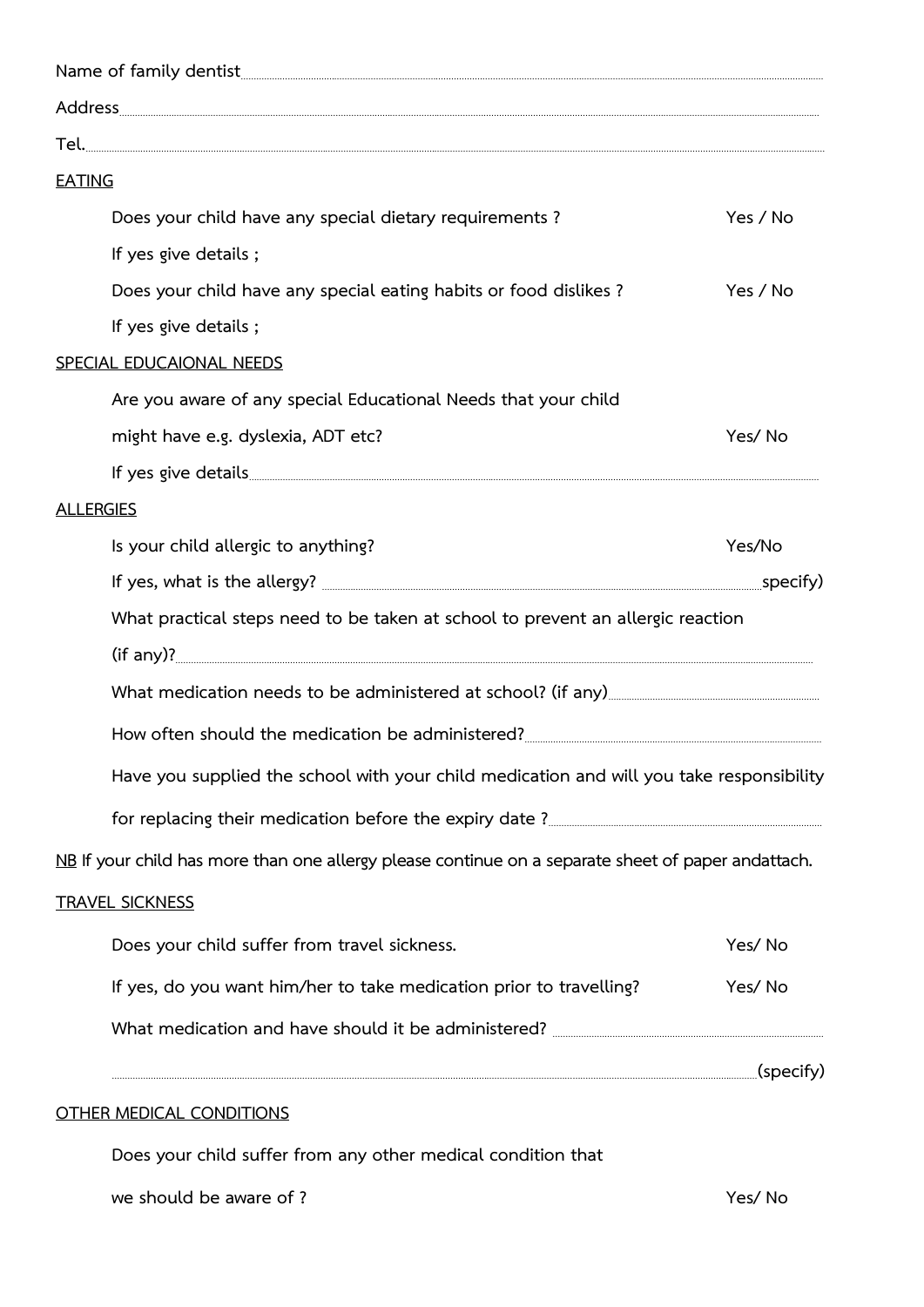**If yes please provide details ;**…..……………………………………………………………………..……………………………………..………..…………….……..………………

### **SAFETY**

| 1. Can your child swim?                        | Yes/ No |
|------------------------------------------------|---------|
| 2. Does your child have any hearing problems?  | Yes/ No |
| If yes give details                            |         |
| 3. Does your child have any visual problems?   | Yes/No  |
| If yes does he/she need glasses ? Give details |         |

…..………………………..…………….……..…………………………………………………………………………………………………………………………………………………..………………..……………..…………

**Date**……....../……....../………... **signed** ……….………......................……………

 **Day Month Year**